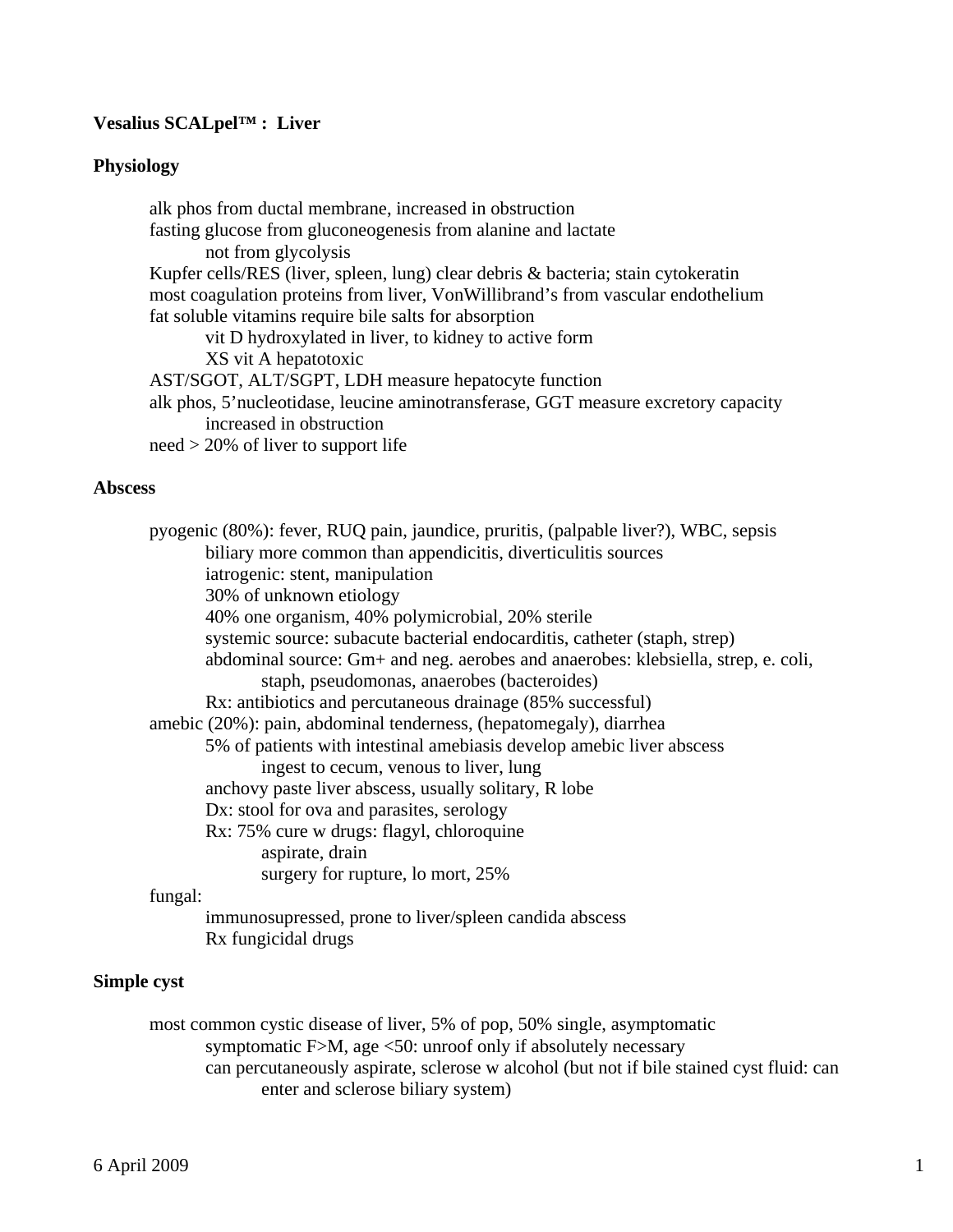## **Polycyctic liver disease**

 autosomal dominant, associated with polycystic kidney disease insidious abdominal distention, early satiety, respiratory compromise, portal hypertension (end stage) non-op Rx unless very symptomatic distorted anatomy, may come to transplant polycystic liver 30% intracranial aneurysm (aneur also associated with FMD)

## **Traumatic retention cyst/pseudocyst**: often resolve, rarely require surgery

## **Echinococcus (hydatid)**

 20% ductal communication jaundice, cholangitis, enzyme elevation, (pre-op ERCP?) mediterranian, south America, Pacific intermediate hosts sheep, elk, caribou to liver via portal system peritcyst (50% calcified), ectocyst, endocyst slow progress, enlargement causes pain, mass, jaundice CT multiloculated, complex, indistinct margins serologic indirect hemagglutination 90% positive (Cassoni skin test obsolete) Rx: medical (abendazole, proziquantel) alone only 30% cure surgery: evacuate, cidal agent into cyst, < 10% recurrence spill of contents: anaphylactic reaction, spread of daughter scolices if bile in cyst, no scolicidal instillation, damage ductal system

## **Cystadenoma**

 multiloculated, septated, 80% women can become malignant, require resection

**Solid benign lesions**: hemangioma, focal nodular hyperplasia, adenoma, bile duct hamartoma

hemangioma:

 differentiate from focal nodular hyperplasia and adenoma spiral CT: relative hypoattenuation, early enhancement periphery, then central complete isoattenuating fill at 3-60min in 50-80% MRI also highly accurate, 90%, best test most common benign solid benign liver lesion young, female, 90% solitary no malignant potential, rare rupture (risk for trauma with large) asymptomatic unless enlarge causing compression and pain observe 90%, very large resect (embolization, radiation little effect)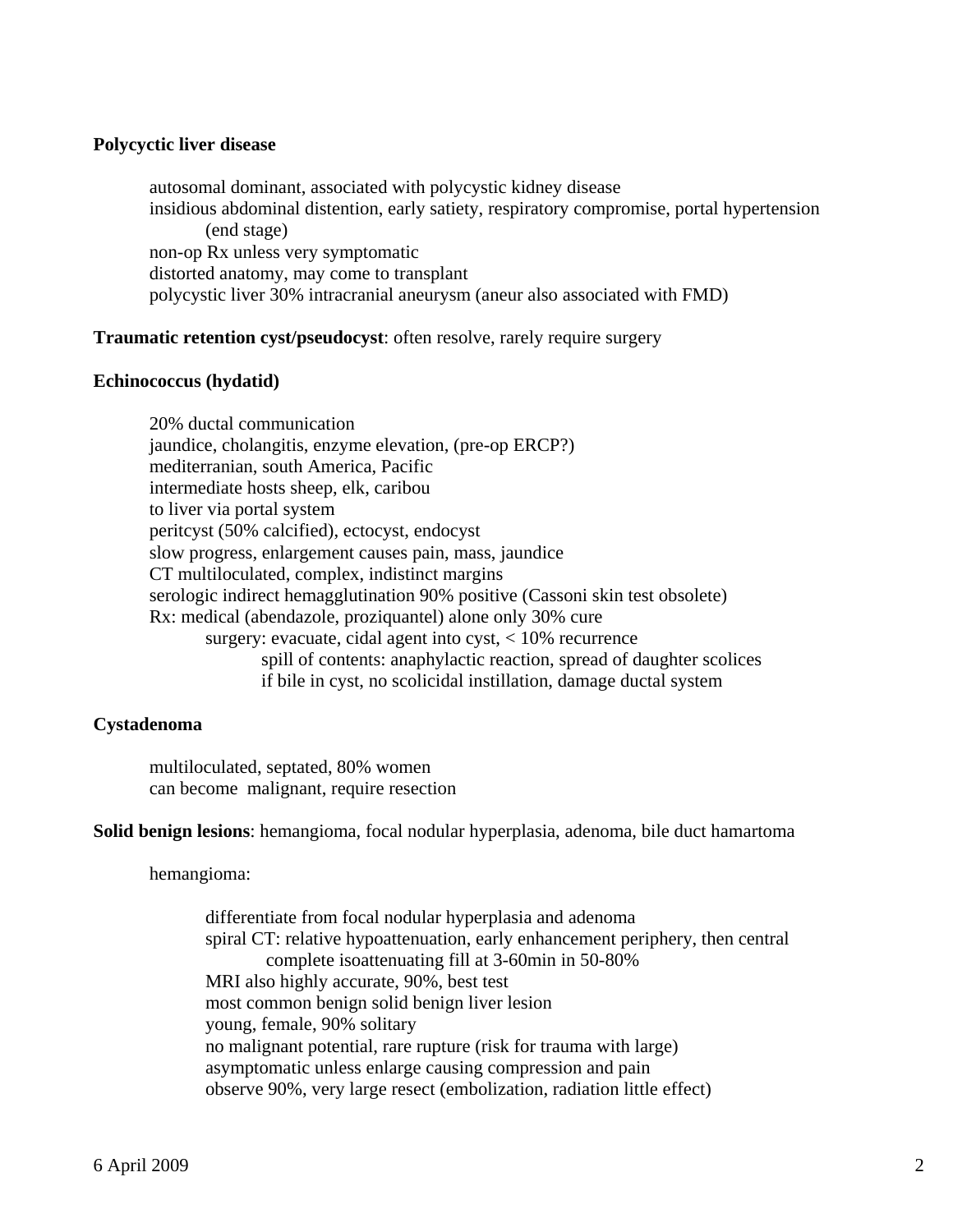Kassabach-Merritt syndrome: platelet trapping in large hemangioma child: 50% associated with cutaneous lesion most <4cm, asymptomatic until reach 10cm <3% spontaneous rupture

## adenoma

 associated with BCP, benign, 30% incidence of hemorrhage, rupture (increased risk >5cm, rapid growth) pure hepatocytes, no ducts or reticuloendothelial cells, rare malig difficult to differentiate from FNH: both rapid enhancement and washout on CT/MRI; FNH characterized by central scar hyperintense T2 weighted images lack of nucleotide uptake because of absence of Kupfer cells (v FNH) heterogeneous if bleed within adenoma (10-15%) incidence related to duration of use of  $BCP > 2y$ , may regress w withdrawal of exogenous hormone stimulation may enlarge and have increased tendency to rupture during pregnancy surgery may be necessary for symptoms (pain, bleeding), failure to regress may progress to hepatocellular carcinoma

focal nodular hyperplasia (FNH)

 young women, incidental finding, ? local reaction to injury most single, 15% multiple well circumscribed, non-encapsulated within normal liver birth control pills trophic but not causative contain bile ducts, hot spot on Tc99 scan due to increased Kupffer cells activity CT/MRI: marked early enhancemen and washout, central scar in each nodule, needle bx if uncertain Rx: observe, don't grow or bleed, no malignant potential, prove by bx if necessary resect for unclear Dx or symptoms if resected, do not recur

bile duct hamartoma

common multiple small firm gray-white subcapsular nodules

## **Budd-Chiari**

 hepatic vein thrombosis or obstruction 50% associated with polycythemia or myeloproliferative disease oral contraceptives lesser risk IVC web most common cause in Asia vague abdominal symptoms and onset of ascites most common presentation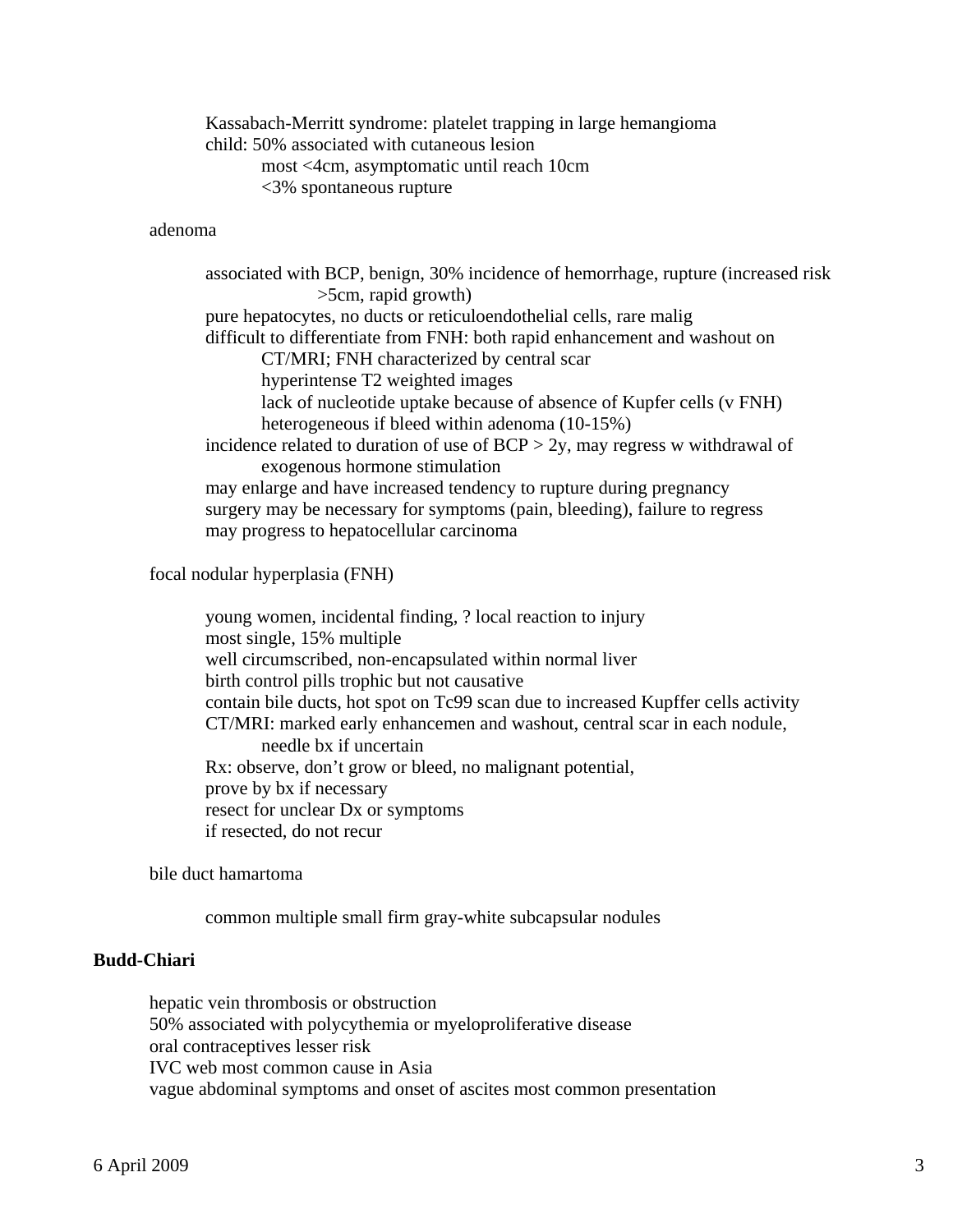may progress to fulminant liver failure Rx palliation, relieve hepatic congestion: surgery or interventional radiology lifelong anticoagulation for hypercoagulable state

## **Cirrhosis**

ascites

 spironolactone, lasix peritoneal-venous shunt contraindications: variceal bleed (increases vascular volume), bacterial peritonitis uncontrolled coagulopathy, CHF

## **Liver transplant**

 90% 1y survival, 70% 5y no liver transplant for metastatic colon cancer

#### **Hepatocellular carcinoma (HCC)**

 most common primary cancer worldwide sub-Saharan Africa, Asia 100/100,000 v US 3/100,000 Japan 60% hep C association, Asia hep B US: older (>50), M:F 8:1, cirrhosis, environmental facrors associated risk factors: alcohol (cirrhosis), viral hepatitis B, C (increasing in US)(hep A not a risk factor), hemochromatosis (200X) multiphase CT or MRI with gadolinium: initial low attenuation, bright enhancement with contrast, hypodense on delayed images alphafetoprotein positive 90% marked elevation  $(>400)$  no beneficial chemotherapy, frequently (70%) not resectable extrahepatic nodal disease makes tumor unresectable highly vascular; US, CT non-specific; MRI shows relationship to vessels fibrolamellar variant: women, better prognosis, less AFP elevation (10%) only Rx resection, 30% resectable, 30% 5y survival if resected for cure no beneficial chemo or radio Rx transplant candidate: critical location makes unresectable, <5cm, no extrahepatic spread, portal vein open, no nodes non-operative candidate: radiofrequency ablation (RFA); cryo RFA: hi freq alternating current causes ions to oscillate generating friction and local heat resulting in coagulation necrosis vessels < 3mm destroyed or thrombosed lesion < 2.5cm single electrode cryo: cycles of rapid cooling produce intracellular ice crystals which destroy organelles and membranes; slow cooling freezes extracellular fluid resulting in loss of intracellular fluid and ions leading to protein denatruation and membrane disruption; increased thermal conductivity of previously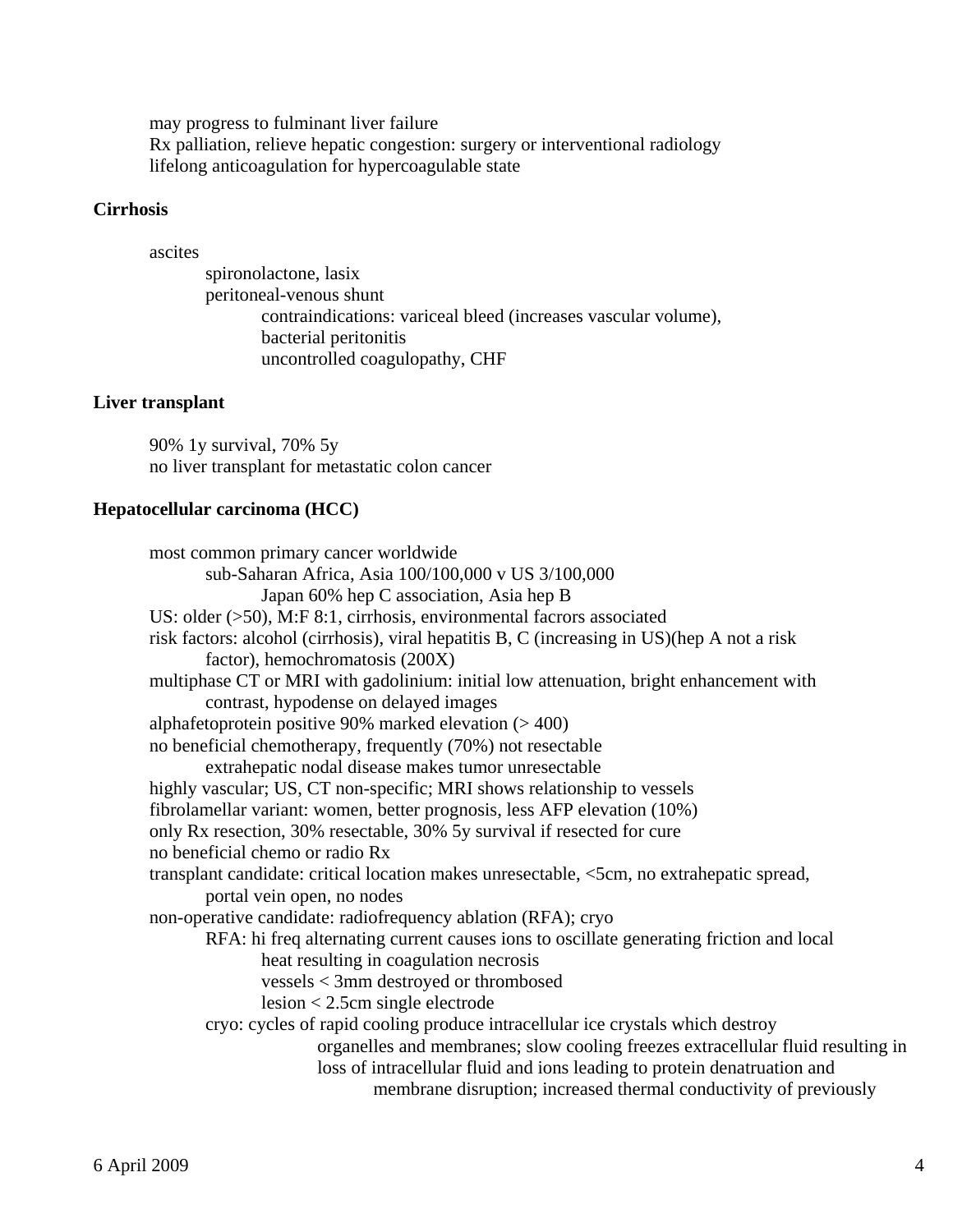frozen liver enhances effect of subsequent cycles; peripheral lesions <3cm ideal for cryo

## **Liver transplant for HCC & Cirrhosis**

 Milan criteria one tumor < 5cm up to 3 nodules  $<$  3cm UCSF criteria one tumor  $\leq$  = 6.5cm, total size  $\leq$  8cm 4y survival 70% consider preop Tace, PEI, RFI

## **Hepatoblastoma**

 most common hepatic tumor in children, <3yo enlarged liver, abdominal swelling, 90% elevated AFP; jaundice rare normal hepatic function, avascular defect on nuclear scan rapid progression, prognosis related to histology surgery only hope for cure; possible benefit of chemo, radioRx

## **Angiosarcoma**

 least common liver malignancy, most common mesechymal liver tumor related to exposure to thorium dioxide, vinyl chloride adults, rapid progression, no therapy child: large, bilateral, unresectable at presentation, no effective Rx

### **Liver metastases**

 most common liver cancer in the US 80% colorectal > intestine, kidney, adrenal, breast, gastric, ovarian, melanoma 25% of colon cancers have liver mets @ Dx, 25% subsequently develop liver mets other liver mets rarely isolated resection of neuroendocrine mets may help control symptoms extrahepatic mets and advanced cirrhosis contraindications to resection CT/MRI: hypo, iso or hyperdense depending on vascularity colorectal relatively avascular intraop US most accurate only 25% of patients eligible for resection are ever referred number of mets inversely related to survival: 2-4 mets resected w 1cm margin 20% increase in 5y survival, isolated colon met(s): proven benefit 25-40% 5y survival staged resection for more than one lesion allows regeneration between resections portal vein embolization to reduce tumor size unresected hepatic mets 3-24mo survival